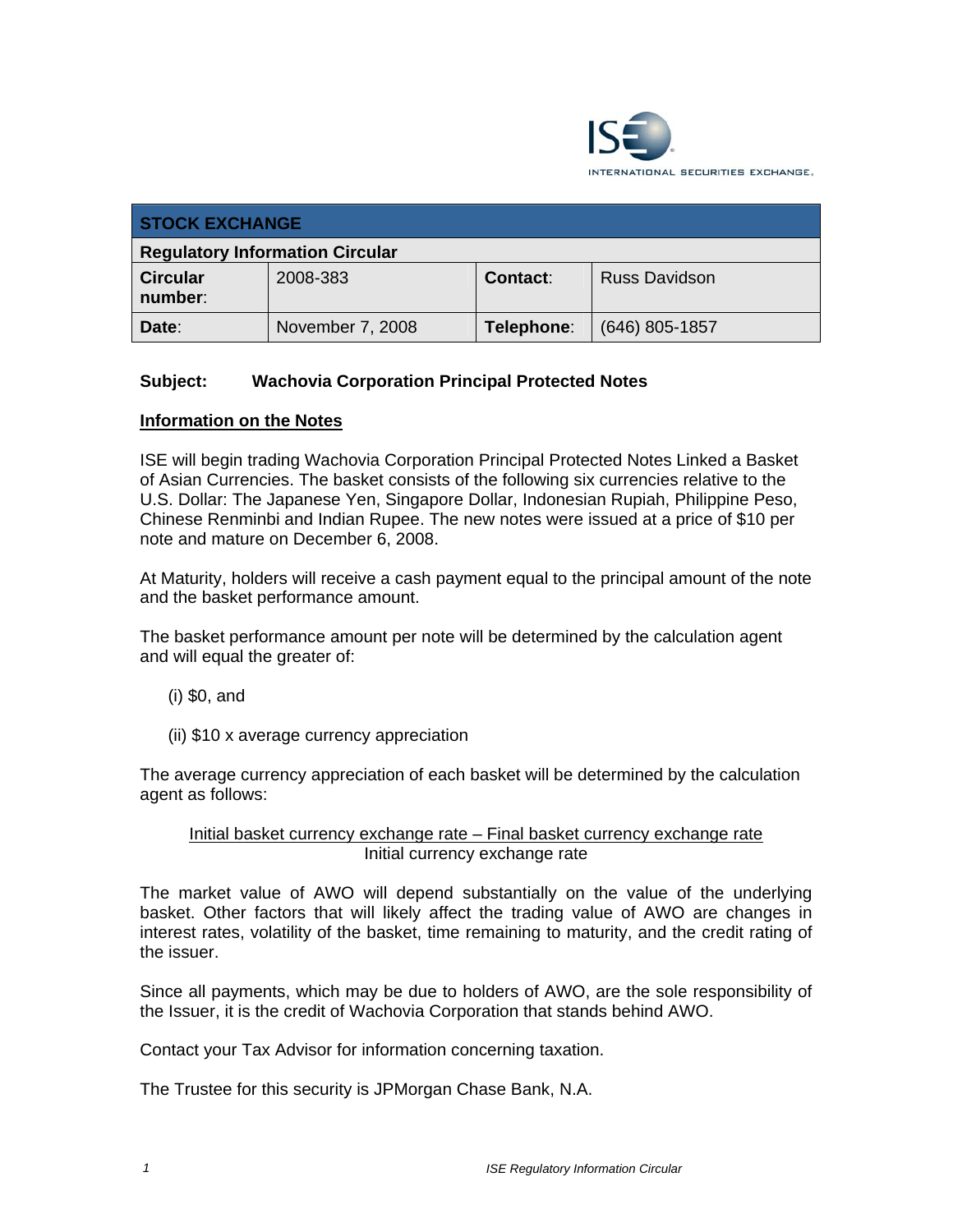Trading in the shares on ISE is on a UTP basis and is subject to ISE equity trading rules. The shares will trade from 8:00 a.m. until 5:00 p.m. Eastern Time. Equity Electronic Access Members ("Equity EAMs") trading the shares during the Extended Market Sessions are exposed to the risk of the lack of the calculation or dissemination of underlying index value or intraday indicative value ("IIV"). For certain derivative securities products, an updated underlying index value or IIV may not be calculated or publicly disseminated in the Extended Market hours. Since the underlying index value and IIV are not calculated or widely disseminated during Extended Market hours, an investor who is unable to calculate implied values for certain derivative securities products during Extended Market hours may be at a disadvantage to market professionals.

Equity EAMs also should review NASD Notice to Members 03-71 for guidance on trading these products. The Notice reminds members of their obligations to: (1) conduct adequate due diligence to understand the features of the product; (2) perform a reasonable-basis suitability analysis; (3) perform customer-specific suitability analysis in connection with any recommended transactions; (4) provide a balanced disclosure of both the risks and rewards associated with the particular product, especially when selling to retail investors; (5) implement appropriate internal controls; and (6) train registered persons regarding the features, risk and suitability of these products.

**This Regulatory Information Circular is not a statutory Prospectus. Equity EAMs should consult the Trust's Registration Statement, SAI, Prospectus and the Fund's website for relevant information.**